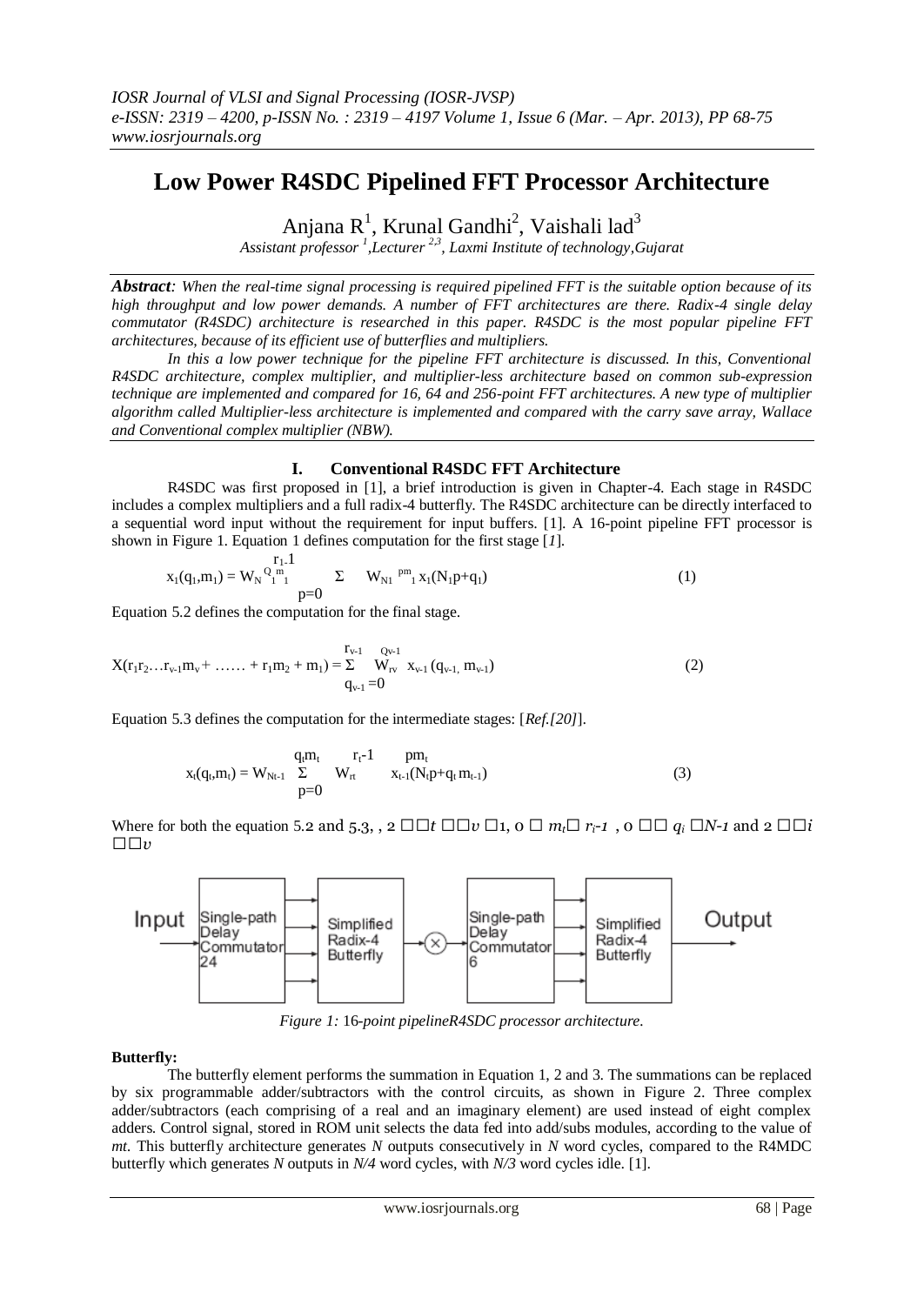

### **Conventional Complex Multiplier**

In [Ref 8],a conventional complex multiplier accepts two complex inputs namely data  $(Xr + jXi)$  and coefficient  $(Wr + jWi)$  and produces a complex output  $(XOr + jXOi)$ . It is constructed by using four real multipliers along an adder and a subtractor. The outputs and inputs are of the complex multiplier are related as:

$$
XO_r=(X_rW_r-X_iW_i)
$$
  

$$
XO_i=(X_iW_r-X_rW_i)
$$

The complex multiplier is shown in Figure 3. The product of the for real multipliers are truncated from 32 bits to 16 bits. The reduced precision achieves significant saving on hardware implementation, with acceptable error.



*Figure 3: The block diagram of the Conventional Complex Multiplier.[2]*

#### **5.1.3 Commutator Architecture**

In [9], the commutator architecture is conventional R4SDC FFTs is based on the Shift register architecture (SR) discussed in section 3.2, Chapter-3. Block diagram of the SR architecture is shown in Figure 4.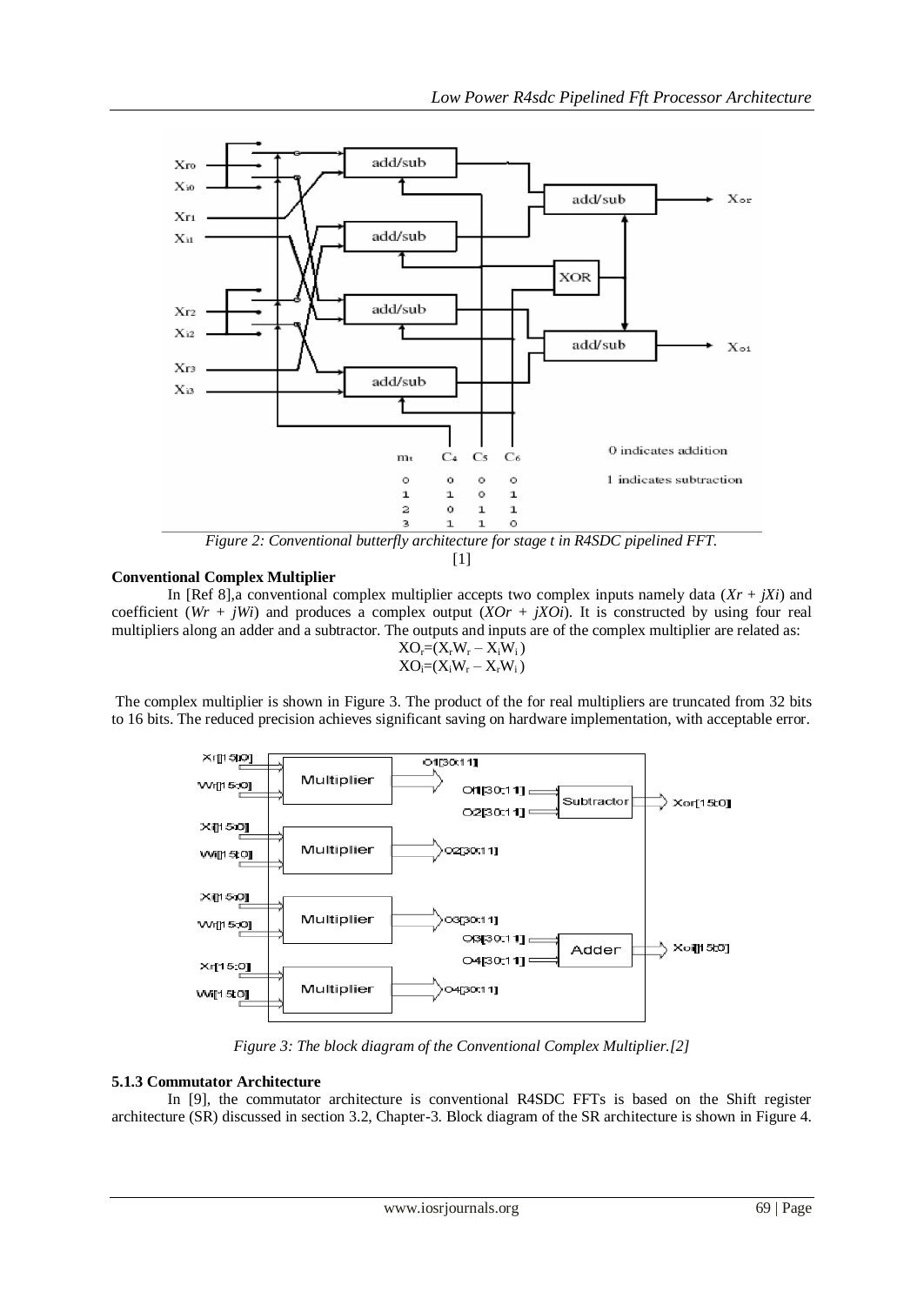

*Figure 4: General commutator architecture for the radix-4 pipeline FFT processor.[9]*

#### **II. Methodology: Ordered R4SDC FFT Architecture**

In this approach coefficient are reordered to save the power consumption by reducing the switching activity between the successive coefficients fed into the complex multiplier. Coefficients are ordered offline. Corresponding to the coefficient ordering, input is also ordered same as to make it Decimation in frequency algorithm and also to reduce the switching activity.



*Figure5: 16-point ordered R4SDC pipelined FFT architecture [9]. R – RAM*

The coefficients are reordered in order to minimize switching activity between successive coefficients by minimizing the hamming distance for each coefficient transition. The hamming distance is defined as the number of 1's of the XOR operation between two binary coefficients. Both original coefficient sequence and ordered coefficient sequence are encoded with the 16 bit fix point. The switching activity is accumulated by XOR the present coefficient by the previous coefficient sequence. To develop the minimum switching activity,we have developed the transition matrix of the hamming distance beween each coefficient as shown in table.

Our approach involves ordering the coefficient sequence so as to minimize swithing activity between successive coefficients fed to the multiplier for stage 1 of q 16-point FFT as listed in table 1.

|                | between each two coefficient with 16 word length |    |    |    |    |    |    |  |
|----------------|--------------------------------------------------|----|----|----|----|----|----|--|
|                | W0                                               | W1 | W2 | W3 | W4 | W6 | W9 |  |
| W <sub>0</sub> |                                                  | 15 | 17 | 19 | 3  | 21 | 13 |  |
| W1             | 15                                               |    | 14 | 16 | 12 | 20 | 24 |  |
| W <sub>2</sub> | 17                                               | 14 | 0  | 14 | 14 | 16 | 14 |  |
| W3             | 19                                               | 16 | 14 | 0  | 16 | 12 | 18 |  |
| W4             | 3                                                | 12 | 14 | 16 |    | 20 | 16 |  |
| W <sub>6</sub> | 21                                               | 20 | 16 | 12 | 20 | 0  | 16 |  |
| W9             | 13                                               | 24 | 14 | 18 | 16 | 16 |    |  |

Table 1 The transition matrix of switching activity

From this transition matrix, we can arrange the twiddle factor in order to minimize the switching activity easily. The Coefficients are ordered so as to minimize switching activity between successive coefficients by minimizing the hamming distance between them.The ordered coefficient set is obtained by first arranging only imaginary part of the coefficient set on the basis of Hamming distance. It is followed by picking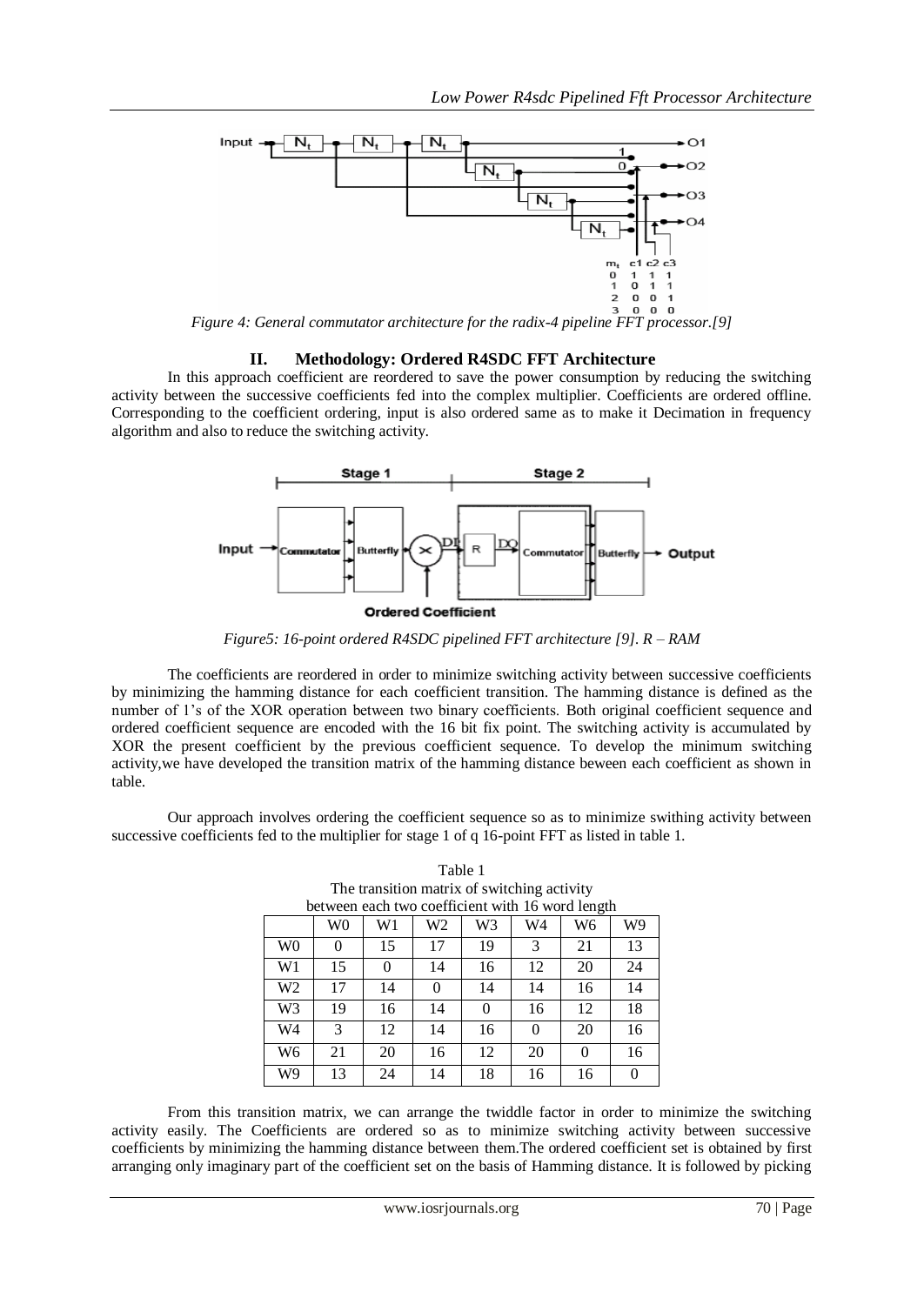up the corresponding real part of the coefficient or its two's complement depending upon the hamming distance with respect to the previously arranged real part.

The design complexity of ordered FFT and the size of the additional RAM increases as the size of the additional RAM increase as the size of the FFTs increases. Hence the reordering technique is suitable for stage-1 of a 16-point radix-4 FFT processor due to the need of restoring data ordering for the following stage.

#### **Complex Multiplication**

First, we discuss the implementations of complex multiplications with real multiplication. The product of complex numbers,  $X=A+iB$  and  $Y=C+iD$  is  $(A+iB)(C+iD)=(AC-BD)+i(AD+BC)$ . The direct computations of complex multiplications requires four real multiplications and two two additions and thus requires large chip area and power consumption.

Another method to compute a complex multiplications is to modify the original computation is to modify the original computation as follows.



Figure 6 Multiplierless architecture for complex multiplier [9].

**Butterfly Architecture:** The most important element in FFT processor is a butterfly structure. It

takes two signed fixed-point data from memory register and computes the FFT algorithm. The output results are written back in same memory location as the previous input stored. This method is called in-placement memory storage whereby it can reduce the hardware utilization. The butterfly architecture is shown in Fig. 6. The adder sums the input before being multiplied by the twiddle factor. The multiplier forms the partial product of the complex multiplication and produce two times bigger then input bit. Shift register would shift the bits to avoid overflow issue. Output of this butterfly would be kept in the register for the subsequent stage.



Figure 7 Butterfly architecture

### **III. Results:**

The results are compared with the different FFT architecture implementations In this, as per the project requirements, Conventional 16-point and Scheme I 16-point FFT architectural implementation are discussed with the area and power calculations. All the other proposed architectural implementations and results are discussed briefly.

The 16-point R4SDC is synthesised at 16ns clock cycle, using the Cadence RTL Compiler targeted at  $0.18 \Box$  CMOS technology library. Power evaluations were carried out, using Cadence RTL compiler, at 16ns clock cycle for 16-point FFT. Table 5 and 6 provide information about the main modules for each implementation.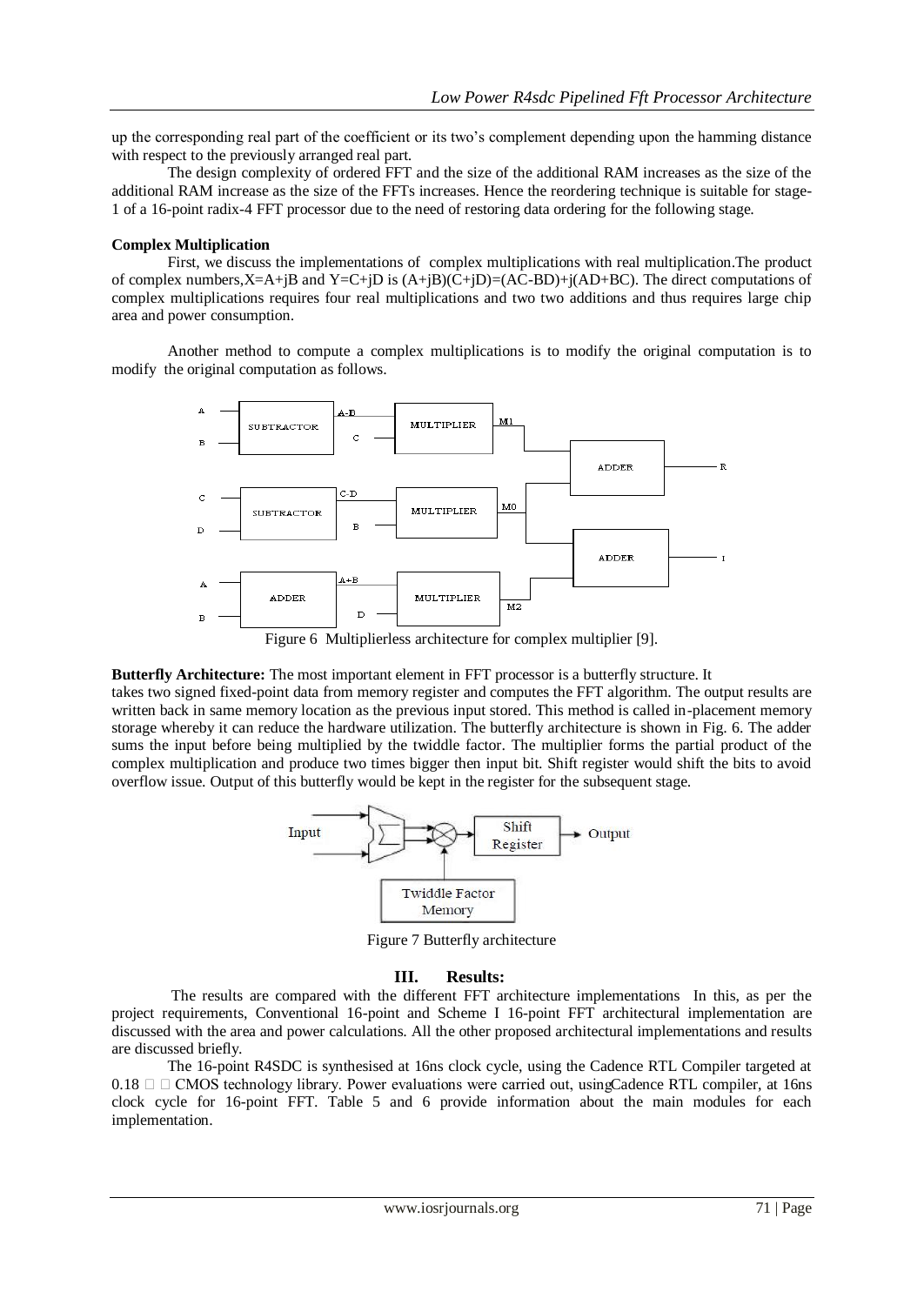## **IV. Simulation Results**

### **Analysis** :

Commutator converts serial input to parallel output so that butterfly can receive these outputs at different clock with  $N_t$  delays.

| Figure 8: Commutator |                         |  |                  |                 |                 |     |  |  |     |  |  |
|----------------------|-------------------------|--|------------------|-----------------|-----------------|-----|--|--|-----|--|--|
| F                    | /dpbased_comm_ter/i1 12 |  | 112              |                 |                 |     |  |  |     |  |  |
| F                    | /dpbased_comm_ter/i2 10 |  | $r_{10}$         |                 |                 |     |  |  |     |  |  |
|                      | /dpbased_comm_ter/c 1   |  |                  |                 |                 |     |  |  |     |  |  |
|                      | /dpbased_comm_ter/c 0   |  |                  |                 |                 |     |  |  |     |  |  |
|                      | /dpbased_comm_ter/c 1   |  |                  |                 |                 |     |  |  |     |  |  |
|                      | /dpbased_comm_ter/c 1   |  |                  |                 |                 |     |  |  |     |  |  |
| F                    | /dpbased_comm_ter/o 12  |  |                  |                 | $\overline{12}$ |     |  |  |     |  |  |
| F                    | /dpbased_comm_ter/o 12  |  |                  | IT <sub>2</sub> |                 |     |  |  | 112 |  |  |
| F                    | /dpbased_comm_ter/o 12  |  | $\sqrt{12}$      |                 |                 |     |  |  |     |  |  |
| F                    | /dpbased_comm_ter/o 10  |  | 112              |                 |                 | ΥTΟ |  |  |     |  |  |
| F                    | /dpbased_comm_ter/s 12  |  | $\sqrt{12}$<br>K |                 |                 |     |  |  |     |  |  |
| F                    | /dpbased_comm_ter/s 12  |  |                  | $\sqrt{12}$     |                 |     |  |  |     |  |  |
| F                    | /dpbased_comm_ter/s 12  |  |                  | $\sqrt{12}$     |                 |     |  |  |     |  |  |
| F                    | /dpbased_comm_ter/s 12  |  |                  |                 | 12              |     |  |  |     |  |  |
| F                    | /dpbased_comm_ter/s 10  |  | $\sqrt{10}$<br>k |                 |                 |     |  |  |     |  |  |
|                      |                         |  |                  |                 |                 |     |  |  |     |  |  |

### **Analysis**

The butterfly element is used to perform addition and subtraction. It accepts four input and produces four output.Here xre0,xre1,xre2,xre3,xim0,xim1,xim2,xim3 are the inputs and yre0,yre1,yre2,yre3,yim0,yim1,yim2,yim3 are the outputs.

| /radix/xre0<br>田 | Ιo |      |      | ΪO |  |
|------------------|----|------|------|----|--|
| /radix/xim0<br>田 |    |      |      |    |  |
| /radix/xre1<br>田 |    |      |      |    |  |
| /radix/xim1<br>田 |    |      |      |    |  |
| /radix/xre2<br>田 |    |      |      |    |  |
| /radix/xim2<br>田 |    |      |      |    |  |
| /radix/xre3<br>田 |    |      |      |    |  |
| /radix/xim3<br>田 |    |      |      |    |  |
| /radix/yre0<br>田 | ш  | t 10 |      |    |  |
| /radix/yim0<br>田 | 10 |      | ΪTΟ  |    |  |
| /radix/yre1<br>田 |    |      | $-4$ | 72 |  |
| /radix/yim1<br>田 |    |      |      | -2 |  |
| /radix/yre2<br>田 |    |      |      |    |  |
| /radix/yim2<br>田 |    |      | -2   |    |  |
| /radix/yre3<br>田 |    |      |      |    |  |
| /radix/yim3<br>田 |    |      | $-4$ | 52 |  |
| /radix/cin       |    |      |      |    |  |
| /radix/cinbar    |    |      |      |    |  |

### **Analysis**

Complex multiplier multiplier accepts two complex inputs namely data  $(Xr + jXi)$  and coefficient  $(Wr + jWi)$  and produces a complex output (*XOr* + *jXOi*). It is constructed by using four real multipliers along an adder and a subtractor.

| /comp_mul/xre0<br>F |    |    |     |  |
|---------------------|----|----|-----|--|
| /comp_mul/xim0<br>F |    |    |     |  |
| /comp_mul/xre1<br>F |    |    |     |  |
| /comp_mul/xim1<br>F |    |    |     |  |
| /comp_mul/xre2<br>F |    |    |     |  |
| /comp_mul/xim2<br>F |    |    |     |  |
| /comp_mul/xre3<br>F |    |    |     |  |
| /comp_mul/xim3<br>F |    |    |     |  |
| /comp_mul/xore<br>F |    |    | 10  |  |
| /comp_mul/x0i<br>F  | 18 | 62 | 162 |  |
|                     |    |    |     |  |

Figure 10: Complex Multiplier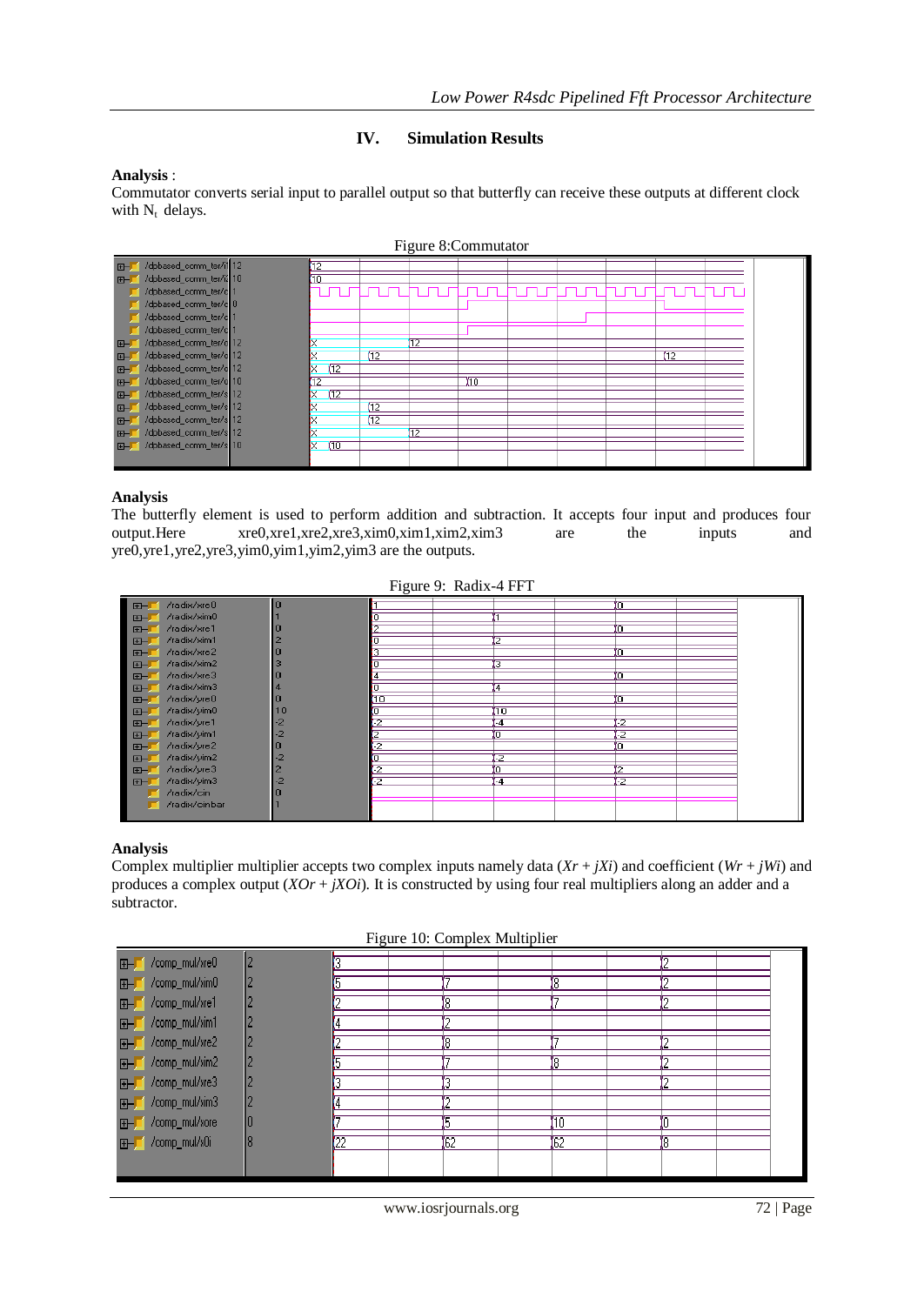### **Analysis**

The pipelined FFT Processor accepts serial input and produces the output depending upon the applied clock. The input is 32 bit complex data and output is 32 bit complex data. For easy understanding all the inputs and the outputs are shown.





### **Analysis**

The output is 32 bit complex data. Commutator accepts serial input and produces the parallel output with Nt delays. The size of commutator is 3N/2.so the output is delayed by 3N/2 bits.

|  | Figure 12 outputs for pipelined FFT |  |  |  |
|--|-------------------------------------|--|--|--|
|  |                                     |  |  |  |

| $E = -1$       | /comp1/a0r  |  | (16) |  |
|----------------|-------------|--|------|--|
| $F^{-}$        | /comp1/a0i  |  | ίs   |  |
| $E = -$        | /comp1/a1r  |  | σ    |  |
| $E = -$        | /comp1/a1i  |  | σ    |  |
| $F^{-}$        | /comp1/a2r  |  | σ    |  |
| $F^{-}$        | /comp1/a2i  |  | σ    |  |
| $E = -$        | /comp1/a3r  |  | σ    |  |
| $\Box$         | /comp1/a3i  |  | σ    |  |
| $F^{-}$        | /comp1/a4r  |  | σ    |  |
| $E = -$        | /comp1/a4i  |  | σ    |  |
| $E = -$        | /comp1/a5r  |  | σ    |  |
| $E = -1$       | /comp1/a5i  |  | σ    |  |
| $E = -$        | /comp1/a6r  |  | о    |  |
| $E = -$        | /comp1/a6i  |  | σ    |  |
| $F = -$        | /comp1/a7r  |  | σ    |  |
| $F^{-}$        | /comp1/a7i  |  | ίo   |  |
| $E = -$        | /comp1/a8r  |  | σ    |  |
| $\Box$         | /comp1/a8i  |  | e    |  |
| $F^{-}$        | /comp1/a9r  |  | σ    |  |
| $E = -$        | /comp1/a9i  |  | σ    |  |
| $E = -$        | /comp1/a10r |  | σ    |  |
| $F^{-}$        | /comp1/a10i |  | σ    |  |
| $E = -$        | /comp1/a11r |  | o    |  |
| $E = -$        | /comp1/a11i |  | σ    |  |
| $\blacksquare$ | /comp1/a12r |  | σ    |  |
| $F^{-}$        | /comp1/a12i |  | σ    |  |
| $E = -$        | /comp1/a13r |  | σ    |  |
| $E = -$        | /comp1/a13i |  | σ    |  |
| $E = -$        | /comp1/a14r |  | σ    |  |
| $E = -$        | /comp1/a14i |  | о    |  |
| $E = -1$       | /comp1/a15r |  | σ    |  |
| $E = -1$       | /comp1/a15i |  | σ    |  |
|                |             |  |      |  |

The graphical power and area comparison between the all the 5 architectures is shown in Figure 10 and 11.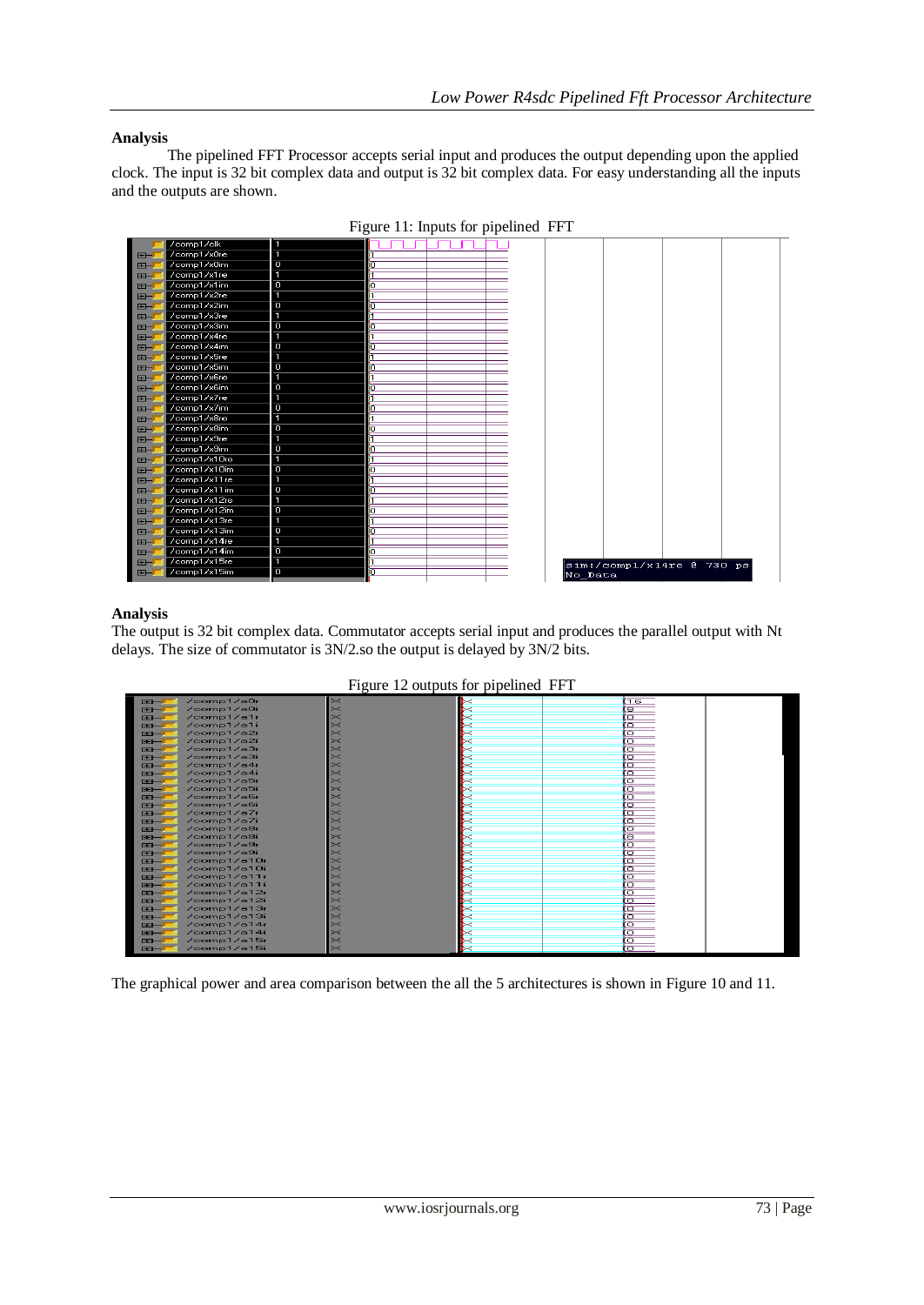

*Figure 14: Area of Conventional FFT, Ordered FFT and Scheme I-III*

This comparison result gives us very brief and concise information that which architectural combination is best for the design? As can bee seen by the figures above the scheme III outperforms all the other architectures both in power and area. So in respect with the above comparisons results we will compare the area and power for our designed architectures.

The comparative power and area results are shown in Figure 5.13 and 5.14 respectively. Clearly, for the scheme II-III for the 16-point FFT, the best possible power savings results are achieved.

| Table 2      |                   |  |  |  |  |  |
|--------------|-------------------|--|--|--|--|--|
|              | <b>Slack Time</b> |  |  |  |  |  |
| 16 point FFT | (ns)              |  |  |  |  |  |
| Conventional | 7.89              |  |  |  |  |  |
| Scheme II    | 7.6               |  |  |  |  |  |
| Scheme III   | 0.049             |  |  |  |  |  |

*Timing Analysis for 16-point R4SDC FFT.*

#### **V. Summary.**

In this work, we have discussed low power design techniques for multiplier and butterfly units. Based on the combination of the above two low power techniques with the ordered commutator architecture proposed in Chapter-4, low power 16-point R4SDC FFT architecture is implemented. Power and area parameters are calculated and discussed in the end of the chapter.

The multiplier-less architecture can also be utilised in the long FFTs, but where the area reduction is a major constraint, with a slight expense of power Scheme I or NBW type conventional multiplier can be used.